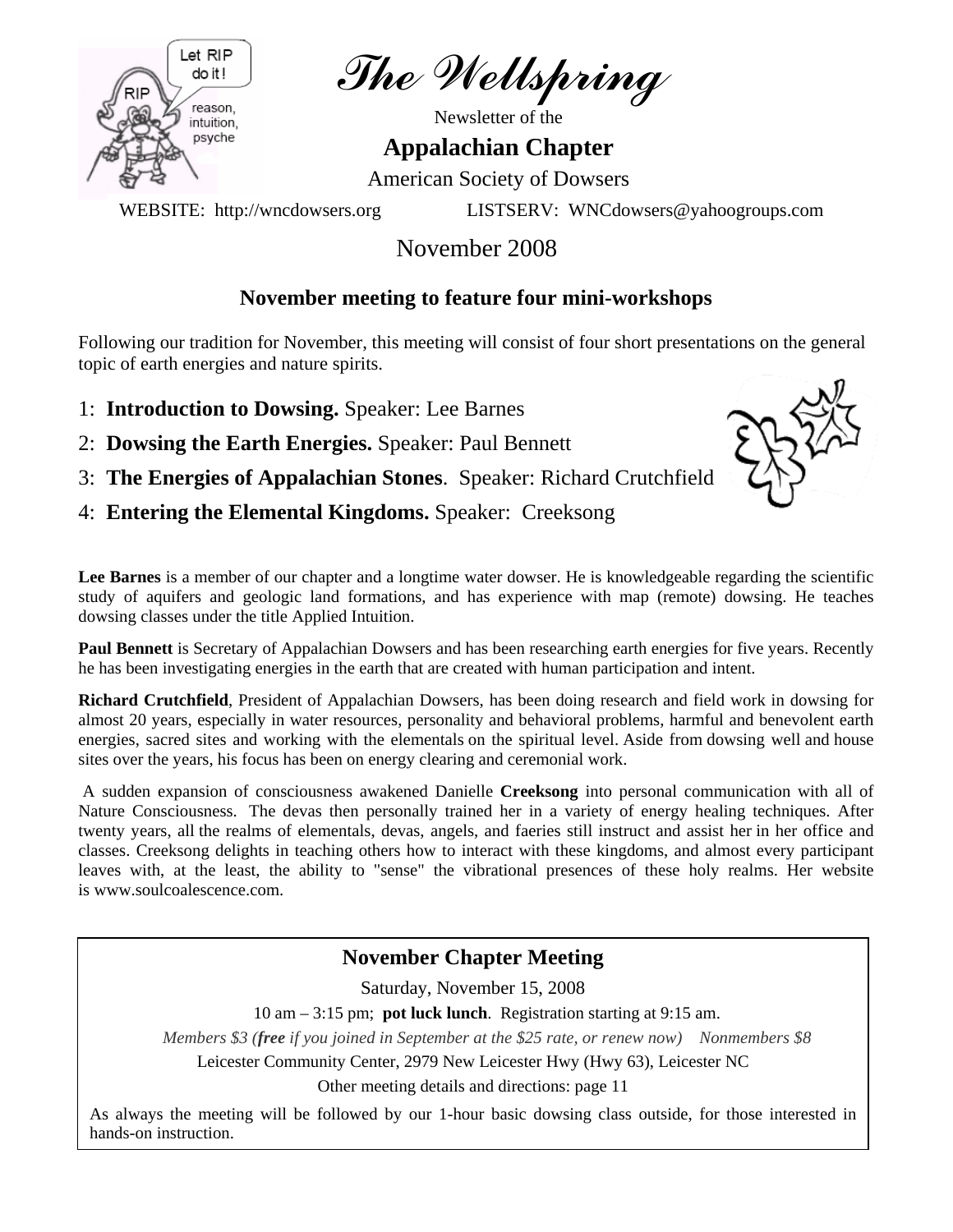| Chapter Officers, other Board Members, and Associates |                       |                               |                 |
|-------------------------------------------------------|-----------------------|-------------------------------|-----------------|
|                                                       |                       |                               | (area code 828) |
| PRESIDENT:                                            | Richard Crutchfield   | highwatchdowsing@gmail.com    | 274-3423        |
| <b>VICE PRESIDENT:</b>                                | Marilyn Gasque        | dowsingdaily@bellsouth.net    | 692-5197        |
| <b>SECRETARY:</b>                                     | Paul Bennett          | paulwbennett@bellsouth.net    | 299-3008        |
| TREASURER:                                            | <b>Harriett Belue</b> | presentmoment@charter.net     | 628-3638        |
| DIR. AT LARGE:                                        | Lee Barnes            | $lbar$ nes $2@$ earthlink.net | 452-5716        |
| DIR. AT LARGE:                                        | Connie Hummel         | chummel35@hal-pc.org          | 423-753-8730    |
| <b>BOOKS &amp; MEDIA:</b>                             | Pat Brinkley          | pbrink1@verizon.net           | 776-9961        |
|                                                       | <b>Laurel Davis</b>   | laureldavis@bellsouth.net     | 775-3333        |
| NEWSLETTER & WEB: Paul Bennett                        |                       | paulwbennett@bellsouth.net    | 299-3008        |

### *Announcements*

### **New officers to be elected in November**

Annual elections will be held at the November meeting for President, Vice President and Secretary, and one board member-at-large. Officers and other board members serve for a term of two years. If you are interested in serving the Chapter in one of these positions, please contact an officer or board member.

## *Book Review*

### **Let The Standing Stones Speak**

by Natasha Hoffman and Hamilton Hill

Review by Pat Brinkley

At this time, many people all over the world are becoming fascinated by standing stones, those megalithic, late Stone Age monuments, scattered throughout Europe from Malta to Scandinavia, Spain, Portugal, France and the British Isles. Thousands of massive pieces of granite dot the countryside, somewhat like acupuncture needles, markers of energetic solar networks of leylines. Endless debate about the purpose of these stones - like other anomalies such as crop circles and chambered mounds - has produced little scientific evidence of their uses.

Some have conjectured that they were important as local ceremonial centers. Around others, bones were found - thought to be not only simply a place of burial but a combination temple and tomb. Each season of the farming year, people recognized and honored the power of the Sun which makes all life possible. Swirling curves and spiral patterns hold dowsable fields of energy, positive and negative, which embodies and symbolizes energy needed for regeneration for rebirth after death - for the journey of the soul back to its heavenly origin.

Much of the mystery has been brought to light by the authors of this book - two British dowsers who, while

exploring the Brittany countryside around Carnac on the Atlantic coast of France, found that by using their dowsing skills and their intuition, they were able to access information stored in certain stones. They began to realize that these stones constitute a "library" and that they contain up-to-date information for present day humanity. They came to realize that the messages were transmitted from the Archangels who said they first encoded the current information at the end of World War I, which marked the start of the current societal disintegration.

The messages are a history of sorts of humanity on Earth from the perspective of Spirit. There are revelations about our origins in the stars, Atlantis, Earth energy (mentioning the Hartmann and Curry grids by name), elementals, the chakras and many other topics. The final part of the text is basically a warning, that separation from Spirit and the domination of destructive technology and materialism has disturbed the balance on planet Earth, and this imbalance is felt throughout the Universe.

The revelations in this book transcend spiritual truths from all traditions and may be considered a New Age Bible for today, with new information on virtually every topic of importance. Recommended reading.

*Pat Brinkley is a member of App Chapter and maintains the book table at chapter meetings, with Laurel Davis.*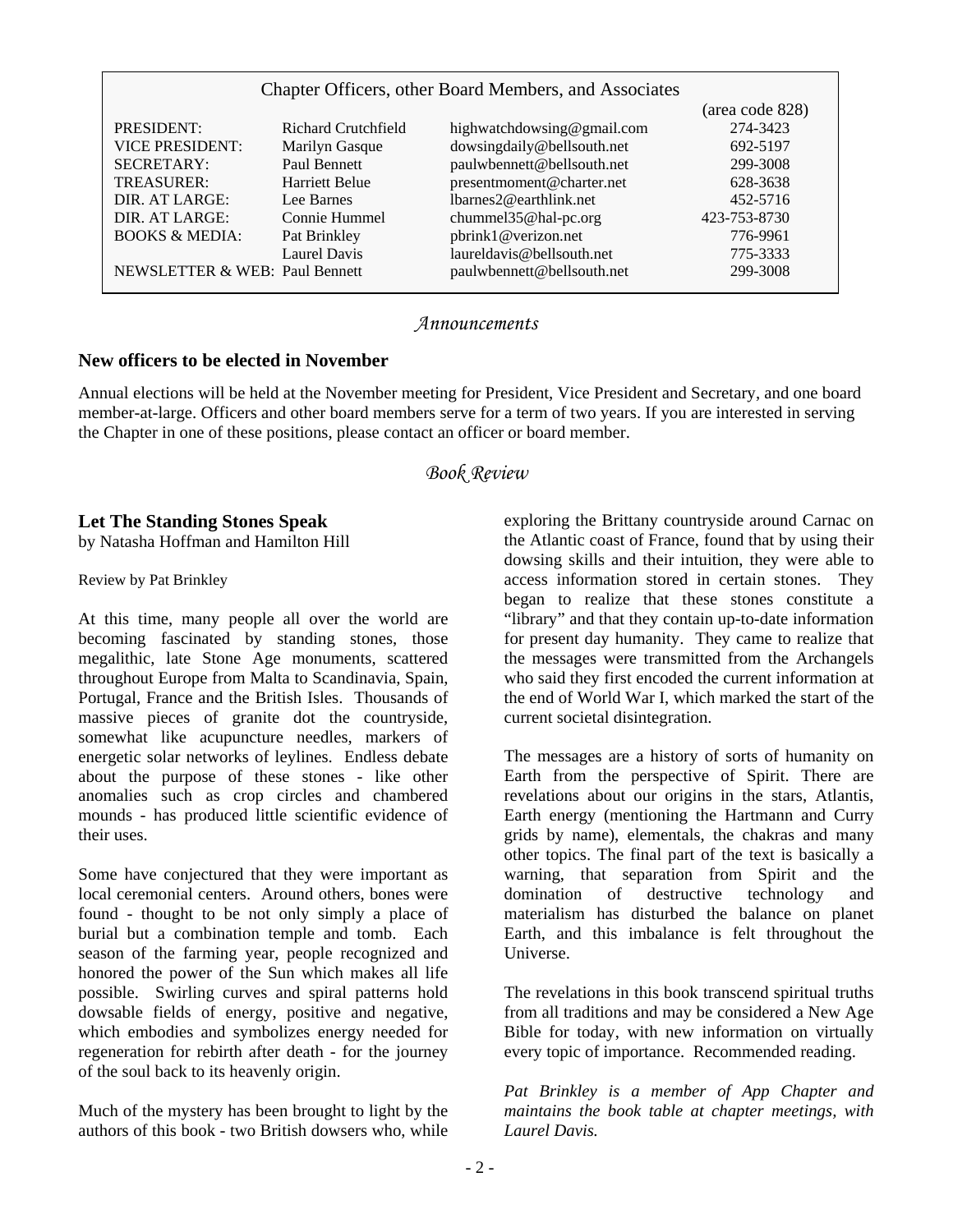## **The Stones of Appalachia**

### By Richard Crutchfield

A few years ago our chapter held a one-day conference in May at AB Tech Community College on earth energies, led by president Lee Barnes. I don't recall the full range of topics discussed, but I felt even then that we were only on the threshold of a veritably inexhaustible and deeply mysterious topic, one that has vast significance for many fields of study. For not only human health and planetary harmony and abundance, but also regarding the most remote history of who we are, why we are here and what our potentials really are. Do I exaggerate? Do I push the envelope of dowsing/exploration/imagination/enthusiasm too far? I say, in the words of Natasha Hoffman and Hamilton Hill, "Let the Standing Stones Speak" -- for themselves, that is, whether standing or otherwise.

When I moved to this area in 1987, seeking who I was (after an authentic mid-life "crash & burn" in the academic world) and having the eye of a frustrated landscape artist, I was immediately taken by the weathered beauty of the granite formations, especially the outcroppings. More precisely, it was their strange moldedlooking configurations and almost *too* natural placement that struck me – the fact that many of the more massive stones seemed not to *emerge from* but to *sit on* the bedrock, as if actually *placed* there, some of them as large as a house! Then, when I moved to the Ox Creek area in the Weaverville watershed and began to explore the mountainsides off the Blue Ridge Parkway, I noticed numerous series of low, half-buried parallel walls – each of limited length and entirely of strange pock-marked granite stones- which seemed to go nowhere but to climb the hillsides like big stone steps. I noted too, that they could not be related to any former agricultural use such as terracing. Who could have built them? And more importantly, *why*, I wondered. These "wall steps" occur at regular intervals and range from the tops and down both sides of the ridges above the Parkway north of Asheville.

Even more bizarre, I began to find, in the most inaccessible places, stones of all sizes that had a strange organic character, even human-like forms (especially that of the flattened hand, as if extended to receive energy!). I also encountered many stones, both large and small, that seemed to have been smoothly and precisely cut or sliced (by laser?) or somehow heat treated – or both, and some thus formed into geometric shapes, such as the trapezoid. Not a few, if sliced through horizontally, would resemble a four-sided diamond shape  $(\le)$ . The most amazing "organic"-looking forms I found not in WNC, but in the Uwharrie Mountains south of High Point at a place called Ridges Mountain, where one is confronted with an

astonishing sight: a whole ridge top of huge, erect granite monoliths, each definitely resembling such organic forms as Earth Mother, a giant phallus, etc. The implications for us, of course, are mind-boggling if we dare to question. This place simply waits for a dowsing field trip.

Another strange phenomenon I have noticed are large stacks of geometrically shaped monoliths out in the middle of nowhere, above a gorge, for example, such as one overlooking Lake Lure near Rumbling Bald, or those around the base of Chimney Rock, which itself has a strangely organic shape. This kind of "stacking" arrangement of stones, oddly enough, can also be observed in the beds of many high, remote streams in these mountains -- the implication being that they were placed in such a manner as to channel the water back and forth, whether to increase its oxygenation, or, as the Austrian forester/inventor Victor Schauberger discovered, to increase the *chi* of the water headed for the valleys.

The most amazing example of huge stacks of monolithic stones – all of the "organic" and "heat treated" type mentioned above -- I found by hearsay just south of Charlotte: Indian Rocks. As large or larger than our meeting place, they seem to just sit on the earth, unattached to any bed rock and display surfaces strangely resembling the hollowed-out work of some ancient and giant blowtorch. This is no exaggeration; a field trip might be in order there too. I have found other examples of these stone arrangements in the Piedmont area, one less spectacular, for example, near Chapel Hill. Then too, I found many small round piles of these odd stones as well as huge rounded monoliths just sitting alone in the woods on remote mountainsides. Also linear piles of stones arranged in a serpentine shape and huge granite disc-like stones, half buried now, such as the one clearly visible in the pool at the base of Sliding Rock on NC Rt. 276. (The smooth granite river bed itself there seems designed precisely for sliding into that pool, with the stone disc serving as an energy or chi reflector and intensifier). The list of strange stone structures goes on. For example, along the Parkway in the areas of Craggy Gardens and the Mt. Mitchell range there are visible whole mountainsides of tumbled-up huge, oddly-shaped boulders, as if they were left over from some giant mining or tunneling operation. Did something go on under and throughout these mountains in the remote past that we know nothing about? Also near Mt. Mitchell I stumbled upon some remarkable rocks similar to the famous standing stones found in the British Isles, Nova Scotia, Brittany, New England and elsewhere.

Sometime at the beginning of all this exploration of stones, thanks to Vern Peterson, I discovered dowsing and earth energy fields – first those detrimental to human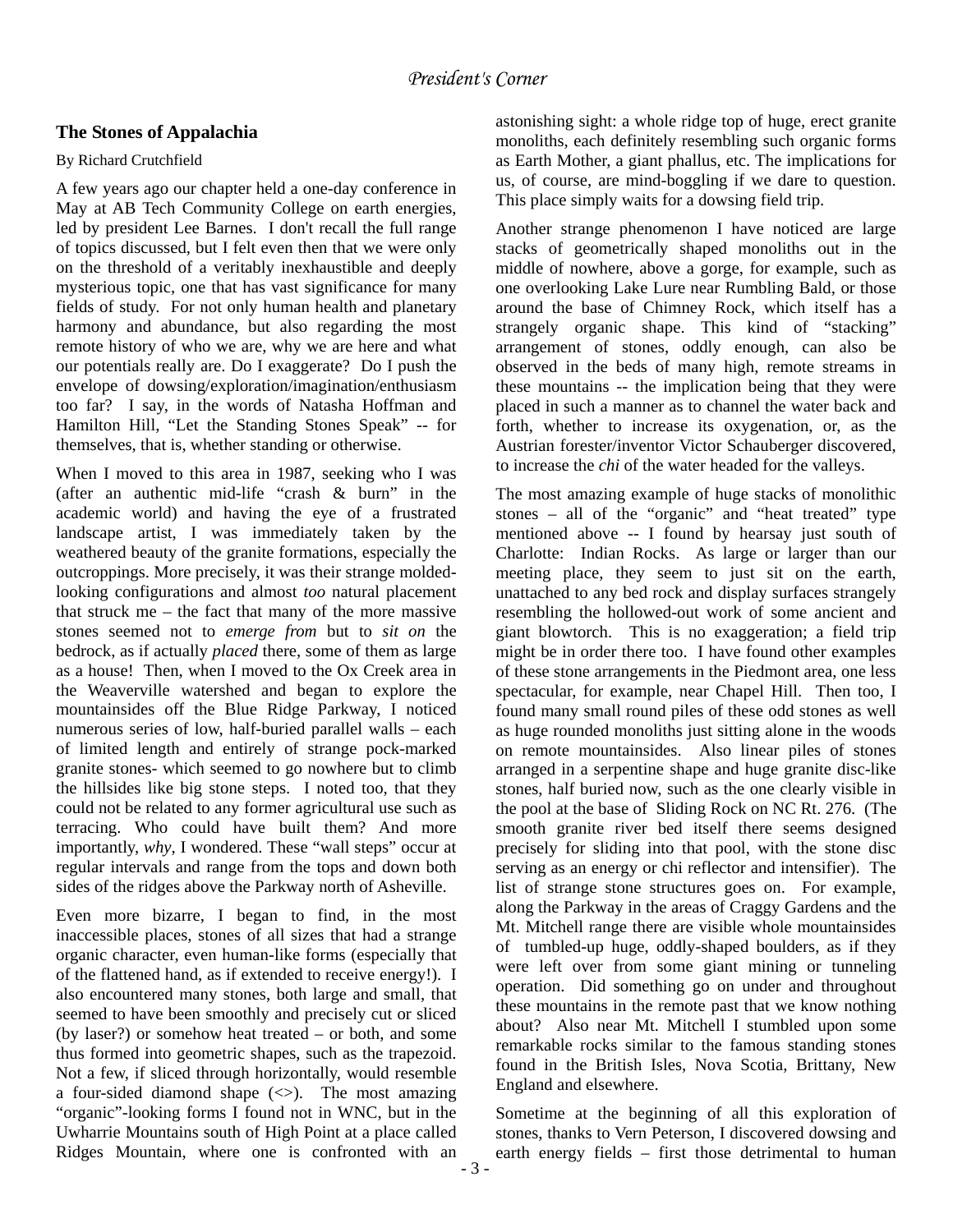health, then others even more subtle and what I call "sacred" in nature. Things never were the same afterwards. A whole new reality opened up, which instead of solving the mystery of the stones for me, only expanded it, thereby increasing even more my curiosity to learn the truth of this magic land. It was their *energy*... something about that *energy* was the clue! Those uninitiated to dowsing might claim that what I opened was Pandora's box of contradictions and absurdities, but so be it; the sheer power of the stones was irresistible once I started dowsing. To be truthful, it was the 1989 edition of *Manitou: The Sacred Landscape of New England's Native Civilization*, by James W. Mavor, Jr. & Byron E. Dix, which I discovered at my first ASD conference early on, that alerted me to what I might be finding here, literally out my back door. It did not dawn on me until later, that neither of these researchers of stones were dowsers, nor was there a word in their extensive study about energy! I soon discovered that literally all of the granite phenomena I was observing, no matter what their size, showed a dowsable energy field that extended outward to about 3 feet and that, strangely enough, registered not as an "earth" energy at all, but as something like "consciousness", "organic" or "spiritual" energy. That is, neither "geomagnetic" nor "electromagnetic – and not even related to some kind of weak radioactive emissions or radio waves. Nor could it be altered in any way by positions of the moon or by the human mind, as in the case of geomagnetic zones, even if the stone itself were destroyed! In fact, it is highly beneficial to plants, since I found that trees, lichen and moss seem literally to cling to these stones, as if seeking their energy. (Inexplicably, however, I now find that the human aura is apparently unaffected by this energy, contrary to the situation with crystals.) I also found that some of the lone rounded monoliths already mentioned had an aura of not one sheath or layer, but twelve, the outer one of which extended out to about 32 feet. I concluded (by dowsing) that these stones were functioning as kind of collectors and senders of information – perhaps about the earth.

Later, to my utter astonishment, I found that stone energy seemed to be slowly pulsating out and back, from 3 feet to 250 feet, every 12 days...almost like a planetary breathing or heart beat! (At present, however, this field has apparently stabilized for some reason at a further 370 feet). Equally strange, this energy or consciousness field does not seem to originate in the structure of the granite itself (which is metamorphic and crystalline, I think), but was left by an outside influence (call it "intention"), in much the same way that we imprint information in a computer chip or leave a dowsable image or energy trace of our thoughts and actions. What "outside influence"? How outrageous! But first, another piece of the puzzle.

Related to the stone phenomenon, but apparently not a part of it, is the "Path of the Dragon": the *chi* or life force flowing throughout the mountains, which I discovered by accident without knowing a thing about ancient Chinese geomancy. It was flowing about knee-high in one direction, in swaths of about 15 to 85 feet in width along all the ridges. *Lung mei*, they are called. I noticed that these rivers of energy were "peeling off" the main flow and running down the mountainsides (both sides) exactly where the charged "wall steps", mentioned above, led and precisely within their stone boundaries. Obviously the walls were constructed for this purpose: to engineer the flow of life force off into the valleys. Also I noticed that, as the flow descended over these perpendicular walls, between them it would fold or circle backwards on itself before continuing on, and that the process was repeating itself all the way down the mountain. Since I also discovered that the Dragon Path would come up in mid-October and disappear in mid-March, I concluded that I was witnessing a kind of winter charging of a system of "batteries" for storing the life force necessary for the germination of plants in the spring. An ingenious piece of energy engineering! And only the correct placement of these granite stones (charged with consciousness) in the remote past makes this possible. (So far I have found no other type of stone – including quartz or any crystal -- that holds this kind of energy). Mysteriously, in 1993 I found that the *lung mei* in these mountains began flowing throughout the whole year instead of just in the winter. And for some reason it has been increasing in strength and volume ever since, as if guided by some Consciousness, with a capital C.

From all the evidence I have been able to gather so far, as described here, regarding the stones and related phenomena of this corner of Appalachia, I can only conclude that they are an essential part of a vast, ancient and complex energy system engineered in the remote past by some unknown superior Beings (whom I will call the Ancient Ones) at least in part for the generation and distribution of Life Force. The time frame I keep getting is about 300,300 years ago. Dowsing has indicated a system so sophisticated that each of the monoliths communicate with all the others, much in the manner that our body cells communicate with each other, or that plants do. As with trees, these communication lines can be readily dowsed, especially regarding what appear to be major node points -- like that of Indian Rocks in Charlotte. I cannot call this system a "grid", however, because it appears not to be geometric at all, such as the so-called Planetary Grid System widely discussed today, but to be entirely organic and a form of *consciousness* - in which, I would add, we participate with our own consciousness as manifestations of the same Oneness. Outrageous? Perhaps, but worth pondering.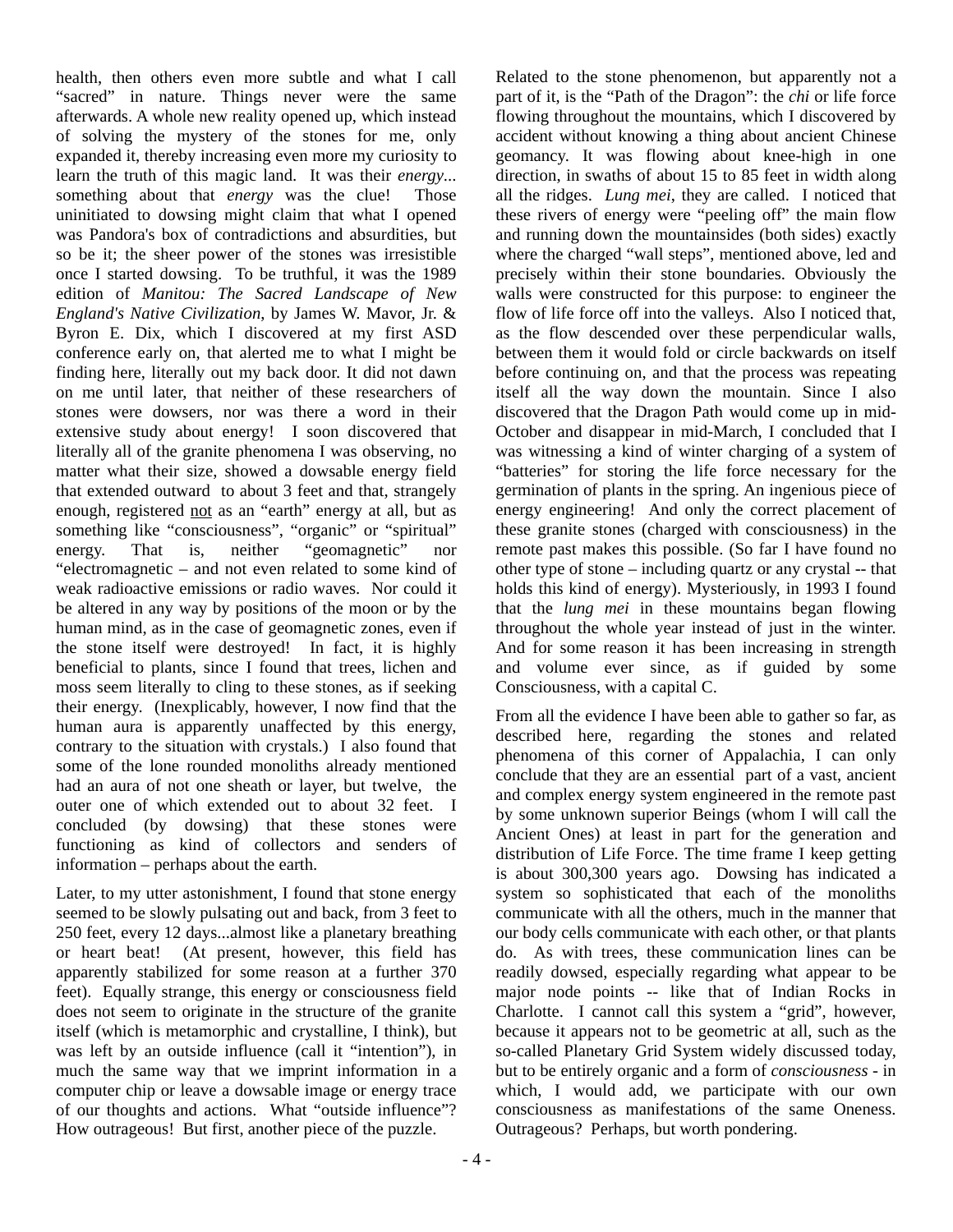## **Dowsing the Standing Stones**

### By Paul Bennett



There are large standing stones in England, Ireland, France and other places in Europe, and the world, that were placed by ancient peoples who lived in attunement with the earth's natural cycles and were aware of the importance that large rocks have in receiving and anchoring energy in the earth. Many of these megaliths are placed on lines of the energy network that spans the

globe. These ancients used single stones, and stone circles, to mark the solstices, but what is less known is that they recognized the power of stones to focus cosmic energy, and thereby act as earth chakras, or energy portals. That knowledge was lost many ages ago, but now, with our dowsing tools, we can start to see the amazing part that rocks play in sustaining Earth's vitality.

animals and people; this is their feminine role and that Large stones, especially granite ones, by virtue of their concentrated density can focus life-giving energy from the multidimensional universe and direct it into the 3D reality of planet Earth. This is their masculine role. They also gather nurturing energy from the depths of the earth and distribute it to the planet's inhabitants: plants, energy is feminine in character.

takes the form of a "clockwise out" spiral, interleaved with the first spiral: Geometrically, energy enters the stone from above in the form of a spiral vortex, and from below in the form of an inverted vortex. The point at which the two vortexes touch is under the rock at the earth's surface. The spirals are similar in some ways to the tree vortex spirals that I talked about in the last issue, and can be dowsed in the same way. Energy comes down into the rock in a "counter-clockwise in" spiral. Energy from the earth



We know there are energy vortexes at intersections of the Hartmann grid lines, and at intersections of the Curry grid. The standing stone vortexes are similar, but stronger. The stones are like lenses, attracting and focusing light for our use.

I was led to discover these stone vortexes after reading *Ley Lines and Earth Energies* by Cowan and Arnold. At one point the authors say that when they struck a particular rock with a hammer, they were able to dowse a double spiral pattern around it, and they showed a diagram similar to the one above. This led me to wonder if certain standing stones served as vortex attractors, in the same way that trees are. I found that ALL large stones have a vortex and have the double spiral pattern around them, which is dowsable in the same way as the tree spirals. No hammer needed.

### **Radial lines and auras**

The rocks also have straight energy lines that intersect under the rock. In all stones except one, that I checked, there were eight lines radiating out from the center, forming this pattern:



The exception was a large stone near the Chartres-style labyrinth at Kanuga conference center outside of Hendersonville. That stone has twelve of the radial lines. Trees, by contrast, have many more of these straight lines – typically 40 or more.

Large rocks also have an aura. Several that I tested had an inner aura very close to the rock itself, and an outer aura at a radius of 20 to 30 feet.

### **Dowsing the stones**

After getting permission from your dowsing system, you can locate a large stone's aura, and if you walk around the stone you can easily dowse the eight straight lines coming from the center. If the stone is flat enough on top to stand on, and if you stand on it holding a bobber, typically the bobber tip will bob up and down in a straight line for a few seconds, then start to go into an oval pattern which gradually becomes a circle. Then it contracts back into ever-tighter ovals until it is a straight

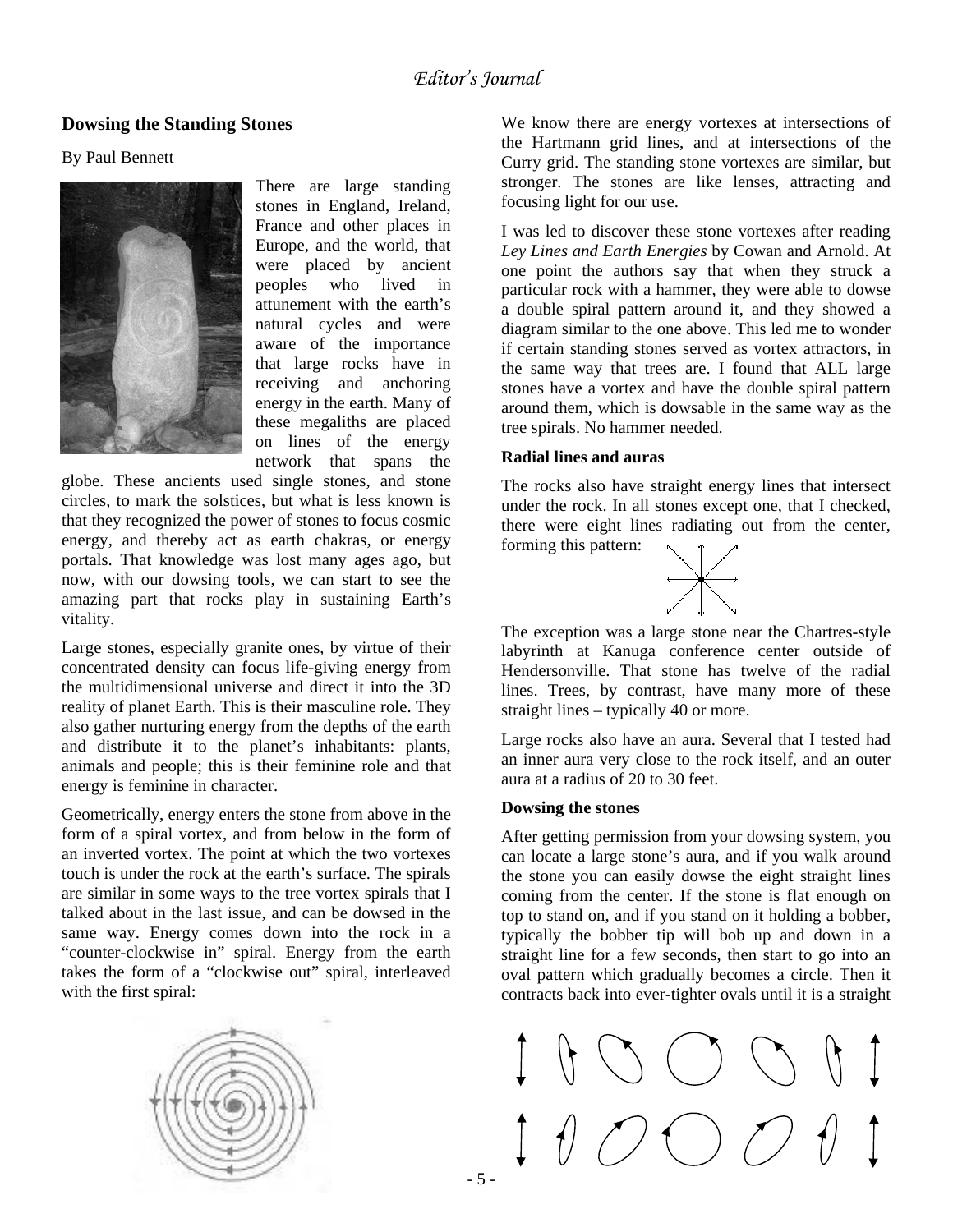line again. After a few seconds it will expand out again but now the rotation is in the opposite direction. This whole cycle takes 2 or three minutes, then it repeats.

Sometimes the size of the swing and diameter of the circle will change periodically: the amount of movement will be large, 12 inches or more, then on the next cycle it will be slightly smaller, and so on, until it is only 2 or 3 inches, and then the bobber may come to a complete stop for one cycle time. The cycles then become gradually larger again in amplitude. This behavior represents a larger cycle whose period is typically 8 or 10 minutes. So we have cycles within cycles.

can do it. This bobber action is fascinating stuff. It's especially fun to do this on a rock in a public park and attract an audience, who will categorize you as one of the loonies. But they're also curious. Occasionally people will try it themselves, with a little coaxing. It seems to be true that people have different sensitivities; not everyone

It works only if you grip the bobber handle tightly. And if you just stand next to the stone, holding the bobber

over the top of it, you get only a small response. You get the best bobber action by standing on the stone, centering your body in the vortex (giving a second meaning to the term "standing stone").

Why does the direction of rotation change? Does it mean the direction of energy flow changes? My dowsing says no. My questioning indicates that it's because the focus point of the vortex does not stay in one place; it slowly precesses around in a circle, and therefore my position relative to the focus point changes, and that causes the variation. When the point is exactly north or south of the middle of that circle, that's when the bobber moves in a straight line. I love this because it's an example of parametric behavior, similar to Julia sets in the science of fractals. But I'm getting too mathematical.





Stone at the Shiele Museum near Charlotte, showing spirals and cup-marks. These carvings are about 9500 years old.

#### **Stones can heal people**

Many ancient carvings in rocks show cup-marks – rounded indentations in the stone. Cup-marks in rocks are prevalent in Europe and the Americas. Through the pendulum I received some information about them. By lowering the vibration rate, they have the ability to transform cosmic energy into a form that can heal people, both physical diseases and spiritual imbalances. In that respect they act as miniature domes. Most of the cup-marks are more than 9000 years old, and the cupmark "technology" originated in Atlantis.

#### **Stones can heal the Earth**

In *Healing the Heart of the Earth*, the author, Marko Pogacnik, talks about his experiences with placing standing stones for the purpose of earth healing. He placed them along energy lines that he perceived to be disturbed or obscured – a kind of earth acupuncture. "As needles of stone they stimulate or balance the energy currents with which they resonate. At the same time they direct the attention of the onlooker to the process of earth healing" (p. 16). He also talks about earth chakras – points of major energy influx. There are many of these, and stones were

sponse. You get placed on some of these points eons ago. Especially This is a feature specific to a heart center." important are the points that are "perfectly balanced in terms of cosmos-earth polarity as well as male-female.

### **Stones have memory**

*Let the Standing Stones Speak*, by Natasha Hoffman and Hamilton Hill, purports to be a message that was intuited from several large stones in France (*see book review elsewhere in this issue*). The information was placed into the stones in the early  $20<sup>th</sup>$  century by the archangels, to be retrieved when humanity reached the point of being able to do so, and at a time when the message was needed.

It starts with an explanation of the main purpose of the megaliths: "The ancient standing stones upon your planet were set up by your ancestors to attract into the fabric of Earth the vital energies of life, which are transmitted on the rays of the Sun, and in other cosmic forces. In a similar manner, your chakra system continually receives energy for maintaining the life force in the body. In both cases there are specific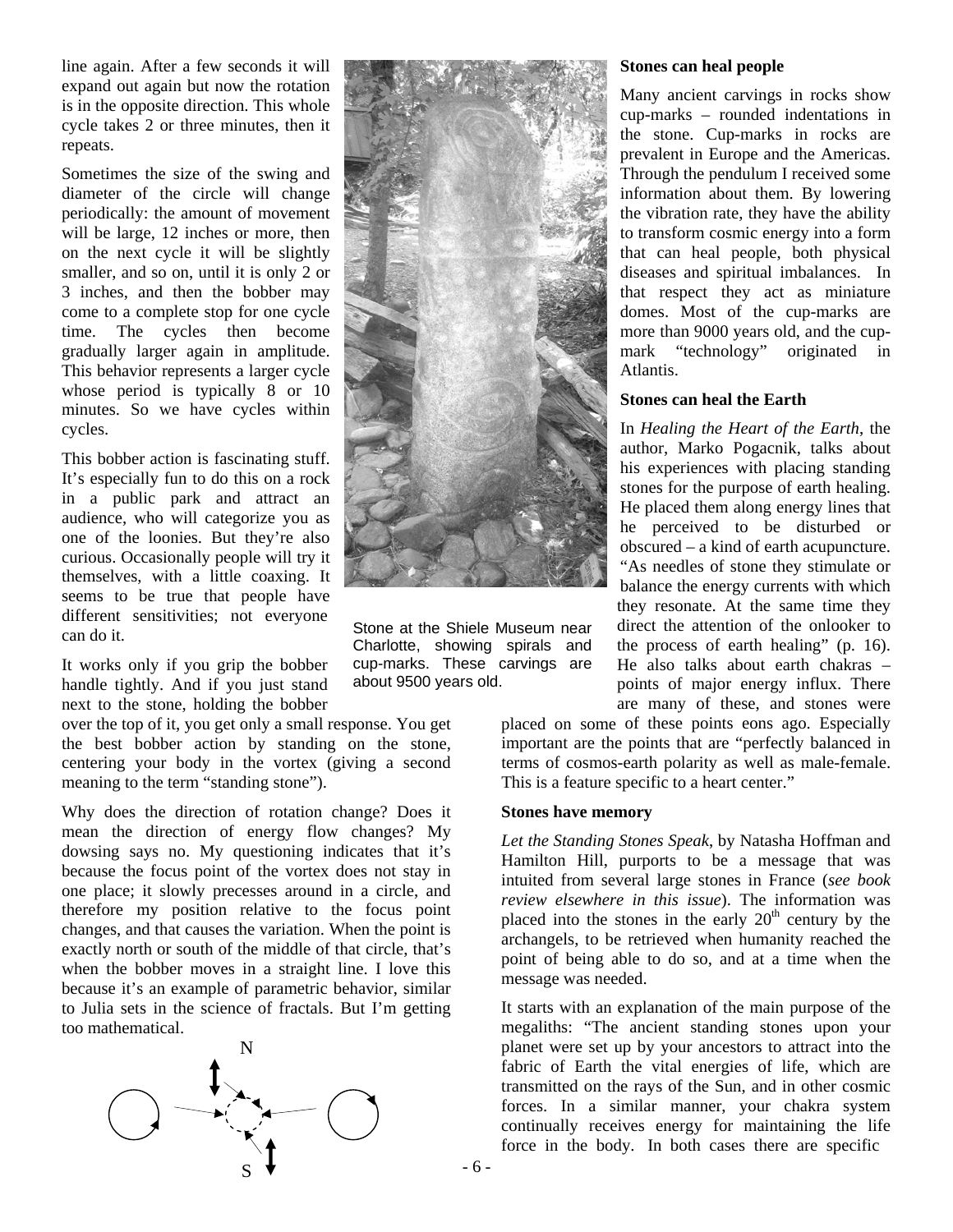locations, entry points, for that essential inflow… The megaliths are activators and visual reminders of the cosmic forces. The stones hold a power of Love equal to that of the angels, which vibrates directly with the human heart chakra. They are transformers which facilitate regeneration; without them, the energy would not be sufficiently focused."  $(p. 30)$ 

The great formations such as Stonehenge and others had an additional purpose which involved interaction between the stones and humans:

celebration and attunement. "The intention of those who set them up was to...provide sanctuaries where an essential resonance with the cosmos could be celebrated." We can imagine drumming, chants, and dancing.

The large theme of the message is that we must learn again to attune to the cycles of the Earth if we are to survive. Civilization needs to progress in a different direction; one in which we honor the unseen forces and live in harmony with nature.

# *New member spotlight*

### **Spotlight on**: Sandy Trevathan

### **Where do you currently live?**

Two years ago I returned to the East Coast after living in New Mexico for 14 years. For now, I've settled in Catawba County, just south of Hickory.

### **What is your occupational identity?**

I have a degree in landscape architecture and have work experience in landscape design, land planning, and land conservation. Currently, I work as a planner with the city of Hickory.



While I learned a great deal about the landscape through my education, I came out of school wanting to connect in a more intuitive way with the land but did not know how. When I first learned about dowsing and ley lines through a friend, I knew I'd found a way. Early on, I went on a trip to Wales to visit standing stones, sacred wells, and to test out my newfound dowsing skills. I was amazed by my experiences and totally hooked on dowsing.

Since then, I've studied with Dominique Susani, a French geomancer. Through Dominique, I learned more about dowsing earth energies, harmonizing energies thru the placement of stones, and using sacred geometry to create energetic mandalas for healing. I find dowsing to be endlessly fascinating and look forward to getting to know other NC dowsers.

*Get spotlighted in the newsletter! If you are a recent member, send a short bio to the editor (see contact info on page 2).* 

*Chapter Activities* 

Ten chapter members convened on October 18 at the home of Constance Smutz and her son Erin in Arden, to socialize and dowse. There was discussion about many things including unseen (and seen) influences in our homes. Newcomers had a chance to learn hands-on dowsing in the back yard. Thank you Constance for hosting this event.





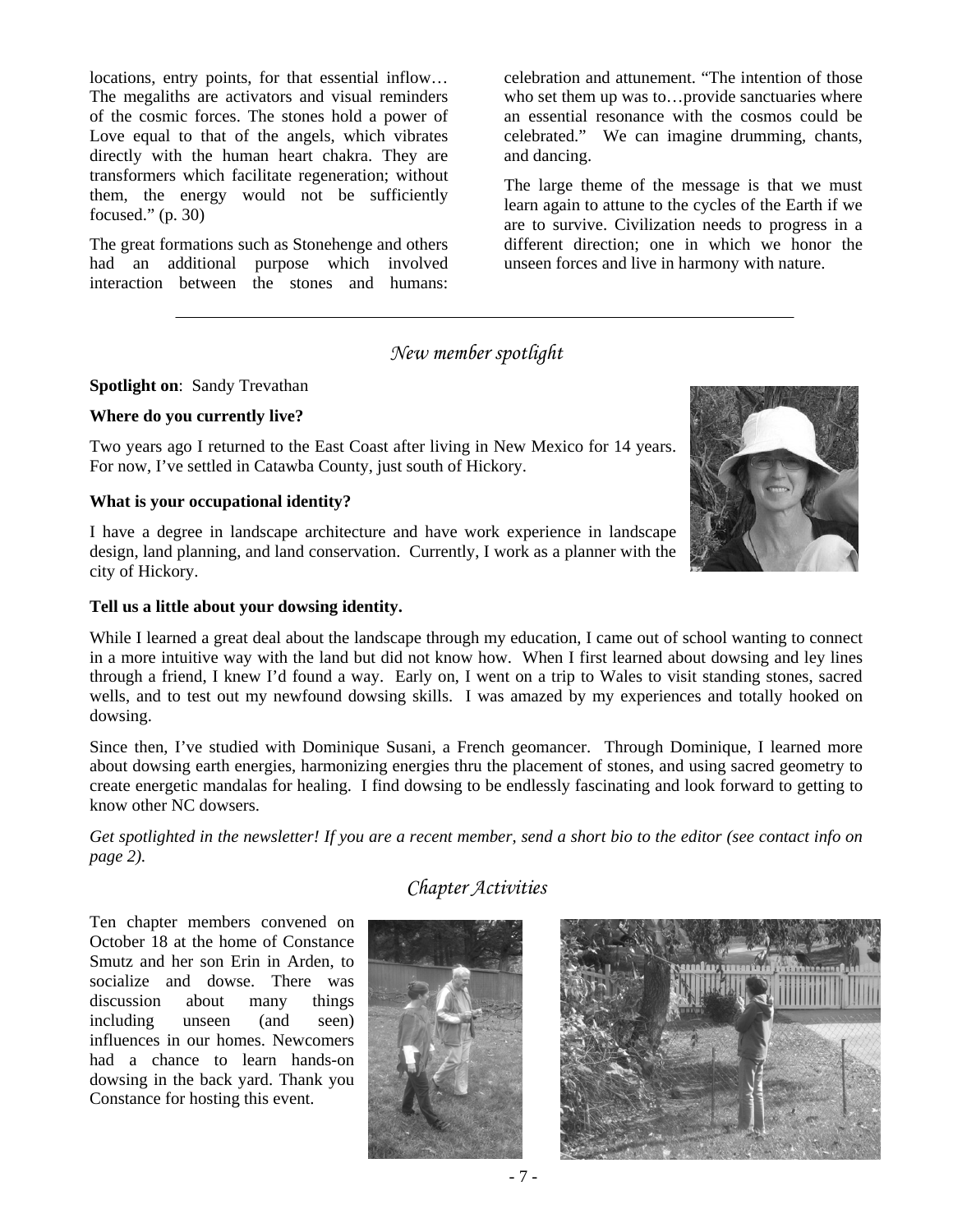# **The Pine Tree Sisters**

# By Chiwa

When I first bought my house in Asheville around 1990 there were two big white pines on the northwest side. I was still living in Boston, when I heard from the previous owners that one tree had fallen. I liked that some of the branches of the first pine sister were given to a local artist to make wood spirits out of. When I moved onto the land the remaining white pine graced the entrance to the pottery studio out back, housing birds, shading the area, and making an arch that a pine cone bell hung from, to announce the breezes. One sister gone, the remaining one appeared to lean somewhat toward the house and studio, as if protecting the way, not threatening. I felt honored to walk below it on my daily treks out to the studio and back. I used the cones to start fires in the wood stove in winter, and I loved to lie on my back under the branches and just gaze upward to the sky in summer, spring and fall.

I kept stacks of bricks on pallets under that tree, waiting to be made into a kiln. I covered them with plastic to keep them dry. The shed for the kiln was eventually built with friends. The patio in front of the shed was built later with bricks scavenged from the Flood Zone Artists Coop where I used to fire, which we vacated last year for friendlier higher ground. "Southern pace kiln building", I call it.

The next chapter began in late spring of 1996, with a rain storm. The kiln still was not built, and the stacks of bricks were still sitting under the tree. The tree sister spoke to me then. I was standing by the screen door of the studio, feeling the wind and rain, when I heard a voice and felt the tree telling me that its time was due. I recognized that if this was her time I had better move the bricks. I asked the tree if there was enough time to move the bricks before it would fall, and sensed a "yes". I went up to the house and told Andrew that the tree had spoken to me and that we needed to move the bricks NOW. We donned long sleeves, and socks and long pants (poison ivy preventative), and started to move the bricks into the shed. At first we were quite careful about placing the bricks in proper piles by kind and shape. As things progressed we became more in a hurry, and altho almost imperceptible, we noticed that branches on the brick side of the tree seemed to be getting lower.

Peter, our neighbor, was called into service and with a wheelbarrow we continued our brick evacuation. On top of one of the piles I noticed what I thought was a mouse nest, soft and dry and fluffy, and carefully brushed it away. A little bit down was another. Andrew started to brush it, and it hummed and buzzed at him: a nest of big black and yellow shiny bumblebees. Andrew donned a net hat and carefully picked up the vibrating mass, and moved it to a box that we carried off to a dry place away from the tree. More bricks. . . and hiding further down a garter snake. While Peter and I continued on, Andrew took the spiraling snake up to the garden. We were down to the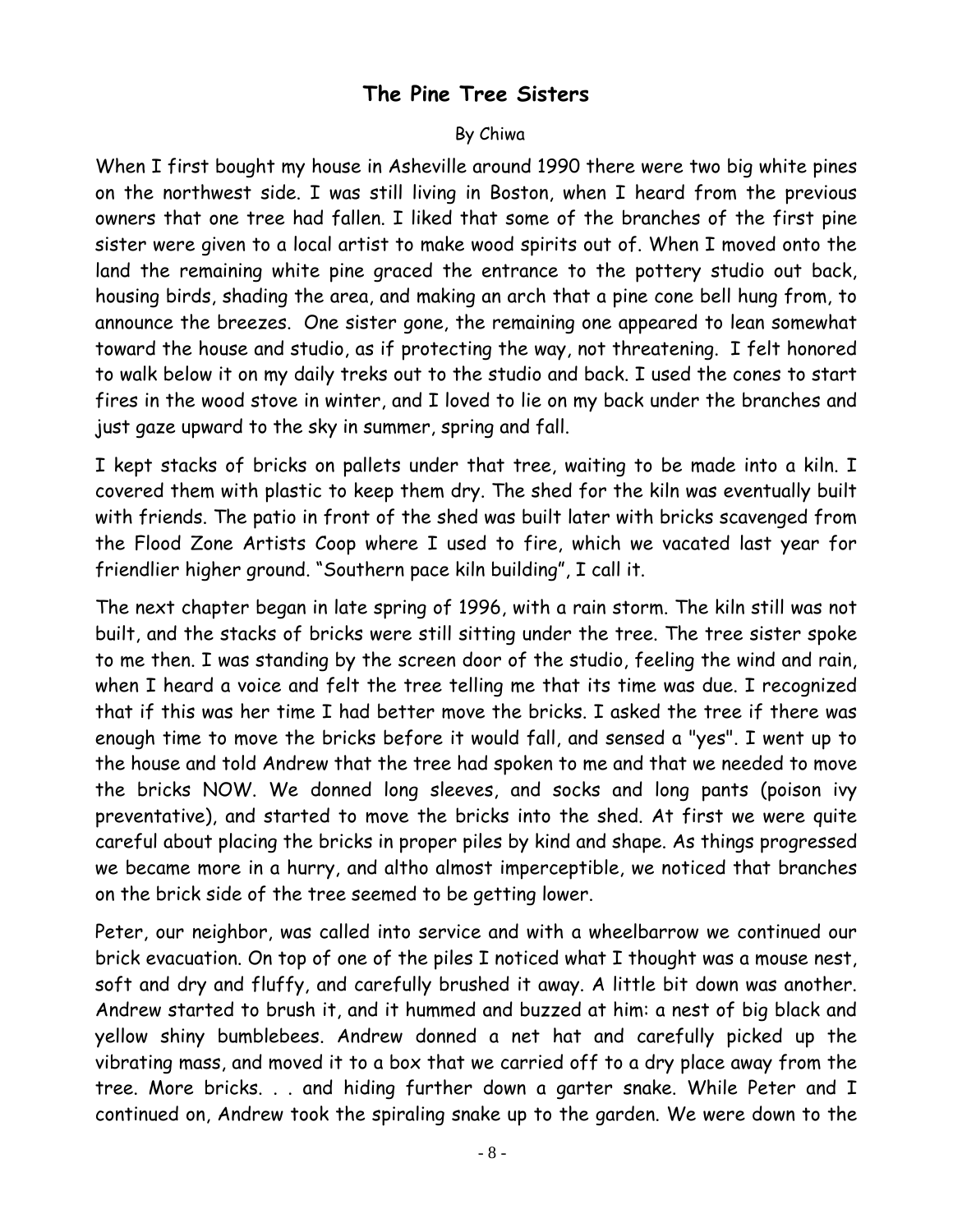last pile, approximately two hours from the first brick move. Down a bit further another snake, this one hissing and open mouthed. Andrew again removed this friend to the garden. Peter pulled the last bricks, and I, the pallet that held them. Peter declared that his head wanted to move the stragglers, but his body wouldn't let him. I went under and snagged the last ones out.

We sensed a change, I looked up and hollered "it's going", and slowly, slowly, an inch at a time, the tree started its descent, its final dance, to the song and prayer and tears of Andrew and I on either side of it. "Beautiful tree, sweet white pine, thank you for your life here, your shade and protection. Thank you for giving us time, and warning. Thank you beautiful tree." It slowly released, heading straight for the house. As we sang and prayed and thanked it for being, she slowly shifted her direction to the west, like an exhaled breath, and fell clear of the house. All the way down it went at that slow pace, until branches sheathed into the ground, it halted. I stood in the uprising of soil where the roots had pulled up and was aware of the breathing and letting go of this great tree being, and wept. Never have I experienced such connection with a tree being. It gave us warning, it waited for us to be done scurrying underneath, it took the least damaging route, it gave its body to us, and it just skimmed the house's paint layer, giving us insurance money for the removal of the tree. We actually had it milled right here in the yard - to return the bio-mass to our land as chicken house and woodshed, and mulch.

I gave thanks for its coming down so gently, sprinkled some cornmeal around it to honor it, and sat with its roots and being for awhile. It was quite awing to sit in its presence and feel it sending little shudders up through my body as its spirit lifted off. The tree body was about 2 1/2 feet across and sixty feet tall and judging from the rings about sixty years old. When resting, the limbs impaled themselves into the earth and held the trunk off the ground about four feet, as we limbed and sectioned it. We had the smaller branches mulched to create paths, and the chipped pile, while waiting to be spread, housed a family of garter snakes, who peeked out at us through holes and pathways in the uneven mulch.

This story reminds me of when my father passed over. It was imperceptible, slow, soft; I wasn't sure if it was happening. The breathing changed. Is this it? Is this really happening? The soft shimmering of life in this dimension slowly shifting to that of the next. Yes, it is palpable, yes, we can sense it; staying as open as possible to those quiet messages, be it human, tree, or other form. All is one.

I offer you this tree story, and warm Southern softness. The connection is always. Abundance is everywhere.

*Chiwa is a member of Appalachian Chapter and lives in Asheville.*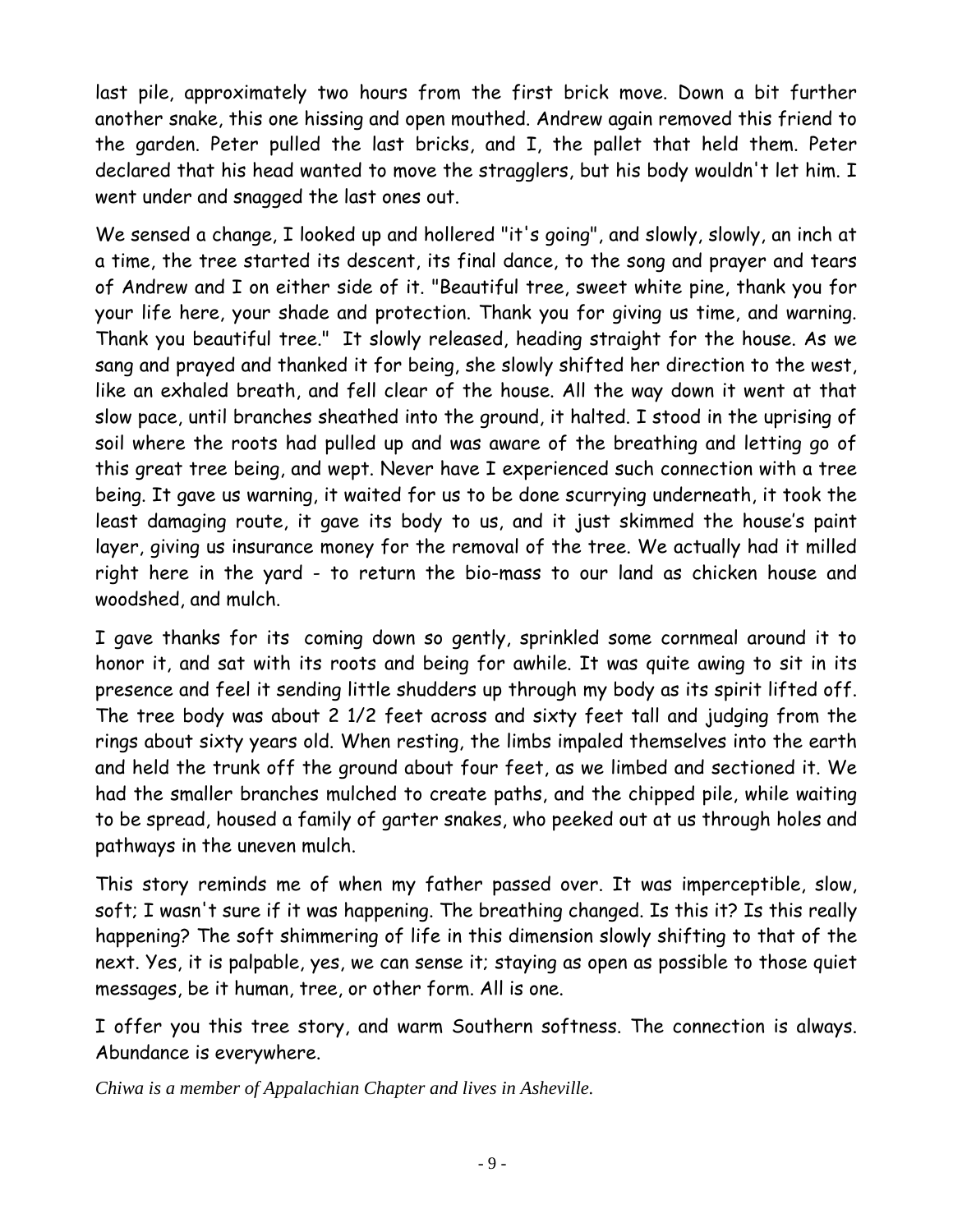## **Their greatest gift so far**

### By Kate Pittman

Perhaps it's the coming of fall that brings out an awareness of the passing of time for me. Birds are flying south to their wintering grounds and plants are preparing themselves for months of quiet rest before the warmth of spring returns, calling them all back as the magical cycle continues. As winter approaches, my thoughts wander to endings, transformations and changes. All of us, be we human or another species will experience a huge transition at the end of this form of life.

As a dowser communicating with other animal species living closely with humans, I am often called to help people and their pets discuss sensitive issues that are frequently avoided between even the closest of friends. The reality of our finiteness in this form is not something easily discussed in our culture. Many stories shared verbally through generations and formal religious teachings offer scenarios describing what will happen after our last breath is drawn. The contradictory tales can be quite unsettling for some people. Humans don't seem to agree on just what the transition will be.

Before learning to speak to animals, I was a Wobbler who, rather than gaining comfort from any one ideology, preferred to glance at many explanations before retreating into the land of ignorance again. Sometimes it would seem that a huge void awaits us... wobble…then I'd recall some personal experience with otherworldly beings and visions of sitting amongst fellow "ghosts" on puffy white clouds. A basic unease always accompanied questions of the eternal future of "me".

Thanks to the critters and our conversations, my belief system has transmuted profoundly. I have deep gratitude for everyone who has reached out to me, asking for help near the end of their critter friend's "lives". Do you know that in all the hundreds of endof-life conversations shared with non-humans, only two have not referred to this transition as "going home". Although some want to stay here for a while, great joy is often expressed when talking about the eventual return to what they describe as "where I came from and will go back to."

Most animals have little anxiety or no fear about the process of crossing over. Much of our discussions are about unfinished business they may have, whether they have preferences in how they would like to take leave of us, requests for special goodies or goodbyes, when and where they may choose to return to their humans for a visit, and many other practical matters. How blessedly uncomplicated these talks are. Sometimes I ask myself where the angst and emotion most humans experience is. Well, there is little to look for. In place of those things can be found a sweet gratefulness that now they can express to their humans their joy or desires about the end of this journey. Animals know that first, things are as they need to be; and second, what we all are going to experience is not only natural, but in most cases pleasurable as well. I have heard so many times that any transitory physical pain during the process is truly acceptable. "After all," shared one lovely big dog, "it always hurts a bit to be born."

Why am I writing about this topic now? It certainly isn't to convince anybody that their beliefs need match mine. We all have our own paths. During our current season of many different changes I was led to consider: what is the greatest gift I've received from the nonhuman beings I talk with? It is this: thanks to all these talkative beings I have acquired a very personal, unwavering faith in an existence that lasts far beyond this mortal body. What an enormous and unexpected windfall has been given me through communication with the critters, on this side and elsewhere. It is a great honor to share such extraordinary and personal times and conversations with those passing and those who stay here for now.

 I'm so grateful for help in letting go of the fear of a potential "THE END" in my future. It has been replaced by a comfortable curiosity and delightful wonder about "what's next?" somewhere down the road. Just as the energies of things on earth change vibration as the seasons cycle, so will I merely be changing vibration as I travel from one form to another.

Each of us have different belief systems to honor and personal journeys to attend to. I've shared a tiny bit of my Greatest Lesson learned from conversations with non-humans. Gather up your pendulums, go out, chat with them and find out what gifts are waiting for you. I can't wait to hear what you find out.

*Kate Pittman is a dowser, intuitive and animal communicator. She lives in Haywood County.*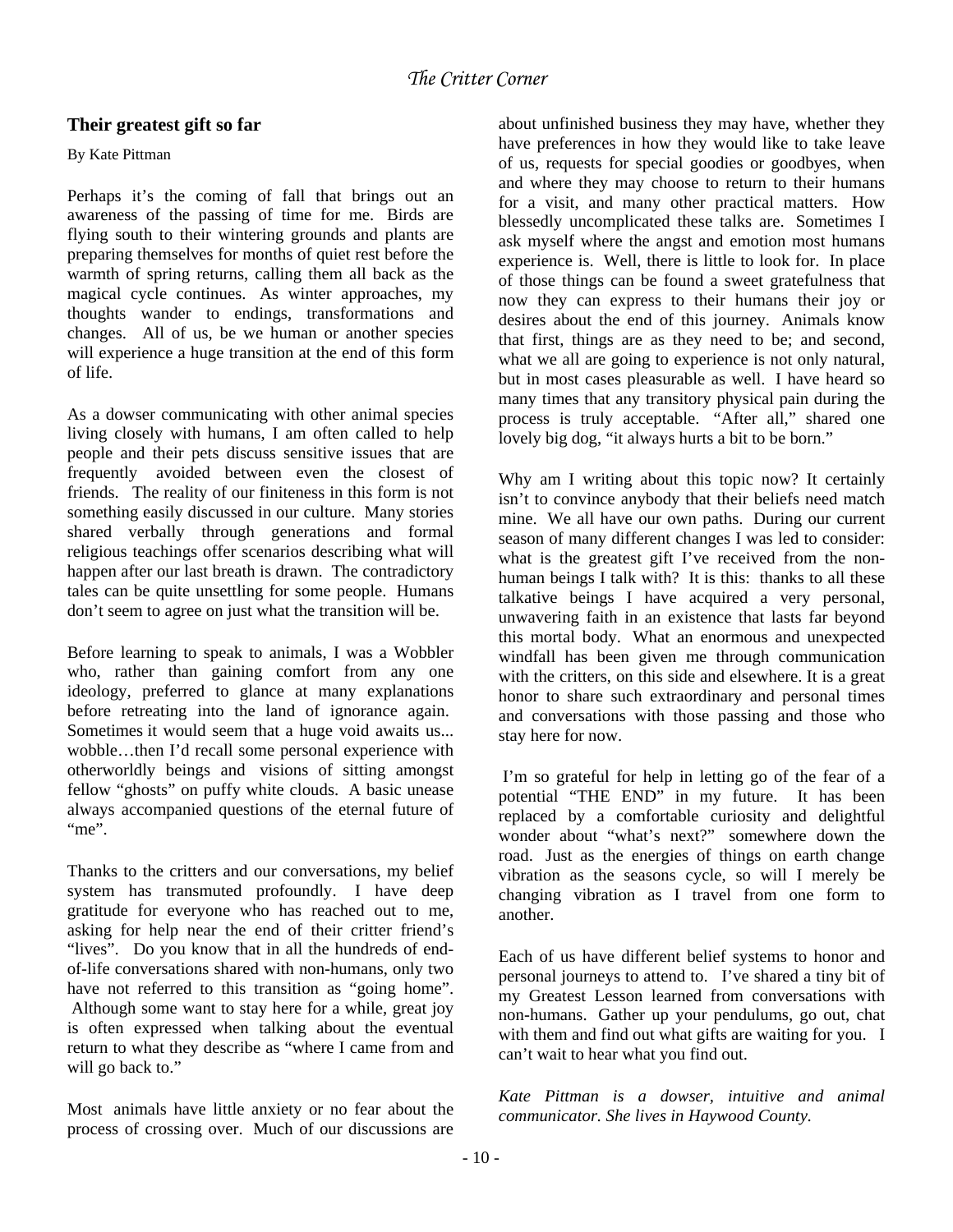*Friends of Silence* is a monthly 2-page flyer, containing short quotes from various authors and teachers on a certain theme, which is different each month. Usually it's things like time, light, nature, friendship, mystery. The latest issue's theme (September 2008) is the meaning of the transition we call death. Here are a couple of the quotes from that issue:

As summer dies into autumn, we can feel new energy, new life. For life is eternal…how could it be otherwise? There is a universal continuity, an infinite and ever-flowing consciousness that we forget at our birth and return to at our physical death, where we pass into the Realm of Love. This Love is with us throughout our lives. As young children, we naturally live in both the earthly and heavenly realms until the material world with its wondrous possibilities and myriad distractions becomes the norm.

Blessed are those who learn to see beyond the Veil, who communicate with the angels and lovingly cocreate with the community of those who have entered true Life! As we die to all that is not life-giving here and now, we more easily make the transition when Love calls to us.

- Nan Merrill

With their last breath those we love do not say good-bye – for love is timeless. Instead, they leave us a solemn promise that when they are finally at rest they will continue to be present to us whenever they are called upon. Let us fear not, nor grieve, beyond letting go, the departure of those we have greatly loved, for in the Tree of Life their roots and our own are forever intertwined.

### - from a FOREST OF PEACE prayer card

(Friends of Silence, 11 Cardiff Lane, Hannibal MO 63401)



## QUARTERLY MEETING INFORMATION

| $9:15-10:00$ Registration |                                   | $12:45 - 1:15$ Business meeting & elections |
|---------------------------|-----------------------------------|---------------------------------------------|
| $10:00 - 12:00$ Program   |                                   | $1:15-3:15$ Program, continued              |
|                           | $12:00 - 12:45$ Lunch / booktable | $3:15-4:15$ Dowsing clinic                  |

Admission Fee: **members: free** if you joined or renew at the \$25 level, otherwise \$ 3.00 ; **non-members**: \$ 8.00. Lunch Arrangements: **Pot luck** with ample kitchen facilities for warming and preparing dishes. Volunteers are needed for setting out food and cleaning up.

Books and Supplies: sales table, with books and other items related to dowsing, will be open during lunch and after the meeting. Members and guests are invited to bring their used books and periodicals related to dowsing, healing, earth sciences etc. as a donation to the chapter to be sold during quarterly meetings. Because storage space is limited, however, unsold items should be retrieved at 4:15.

### DIRECTIONS TO LEICESTER COMMUNITY CENTER

**From I-40, Exit 53B** and Asheville center : follow I-240 west thru Asheville; on the Westgate Bridge over the river be in the left two lanes, and continue onto 19/23 west (Patton Avenue). 4<sup>th</sup> light, near Ingles, is Leicester Hwy (state hwy 63). Turn right onto 63.

**After turning onto 63**, follow it for about 9 miles, passing signs for Erwin Middle and High Schools, and Leicester Elementary. The Community Center is less than one mile past the Leicester Supply Company, which will be on the right. There will be a low sign for the Center on the right.

**From I-40, Exit 44:** turn Left at the end of the ramp onto 19/23 (Patton Ave) going toward Asheville. Leicester Hwy (Rt 63) will be on the left near the second Ingles grocery store. Turn left on 63. See directions above ("after turning onto 63").

**From I-26 going north** toward Asheville: exit I-26 onto I-40 West. Take Exit 44 off I-40 and follow the above directions.

**From I-26 East going south** toward Asheville: I-26 will merge with 240. On the Westgate Bridge over the river be in the left two lanes, and exit 240 onto 19/23 west (Patton Avenue).  $4<sup>th</sup>$  light, near Ingles, is Leicester Hwy (state hwy 63), going to the right. Follow directions for "After turning onto 63" above.